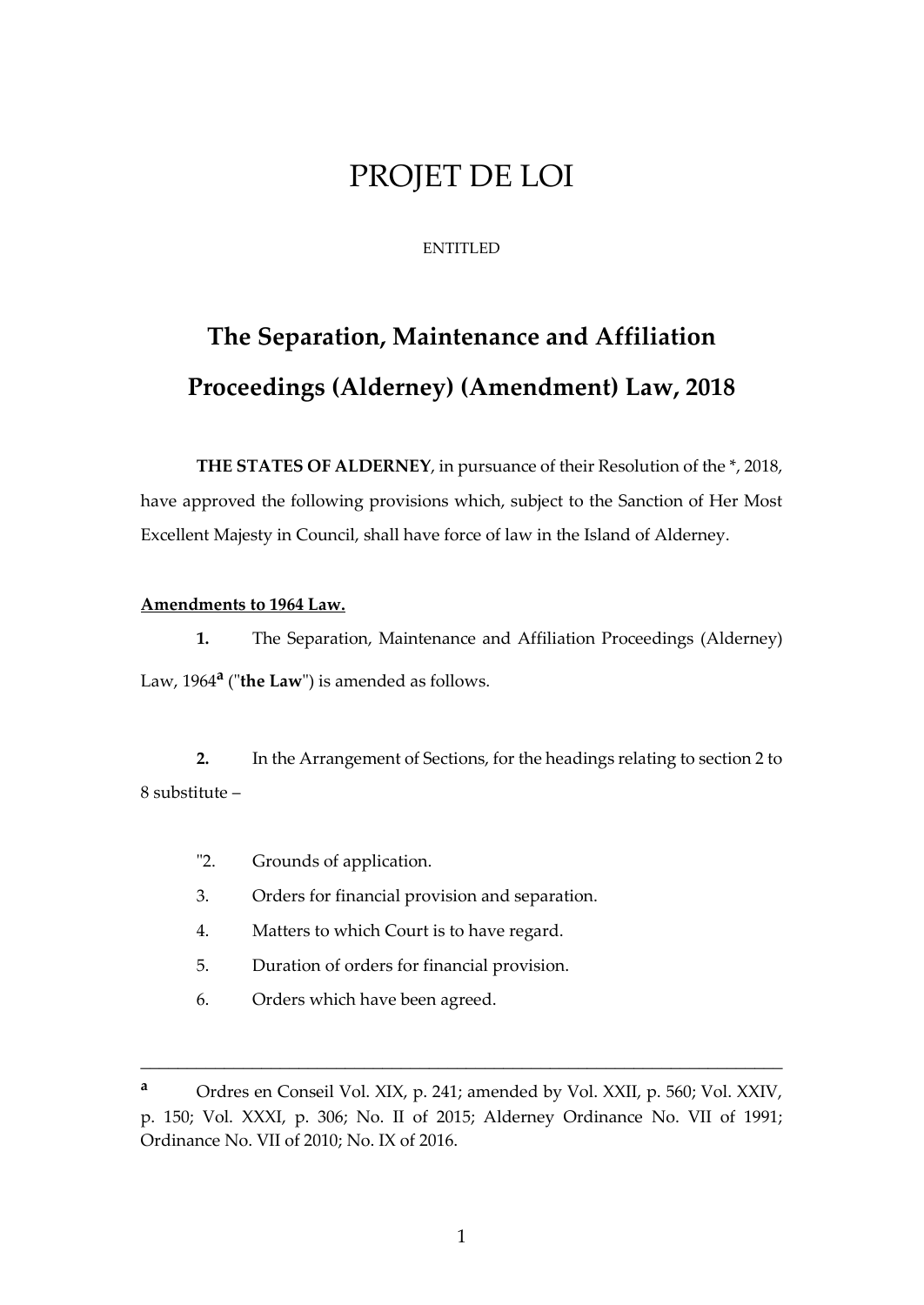- 7. Orders where parties are living apart by agreement.
- 8. Maintenance for children.
- 8A. Revocation and variation of orders.
- 8B. Interim orders.
- 8C. Payment of lump sums by instalments.".
- **3.** In section 1of the Law
	- (a) for the definition of "**maintenance order**" in subsection (1), substitute –

""**maintenance order**" means an order of the Court for the payment of money under Part II,", and

> (b) insert the following additional definitions in the appropriate places in subsection (1) –

""**child of the family**": see subsection (2),"

""**Committee**" means the Committee for Health & Social Care,"

""**full age**" means the age of 18 years,"

""**respondent**": see section 2(1),", and

- (c) in subsection (2), for "children of the marriage" substitute "a child of the family".
- **3.** For sections 2 to 8 of the Law, substitute the following -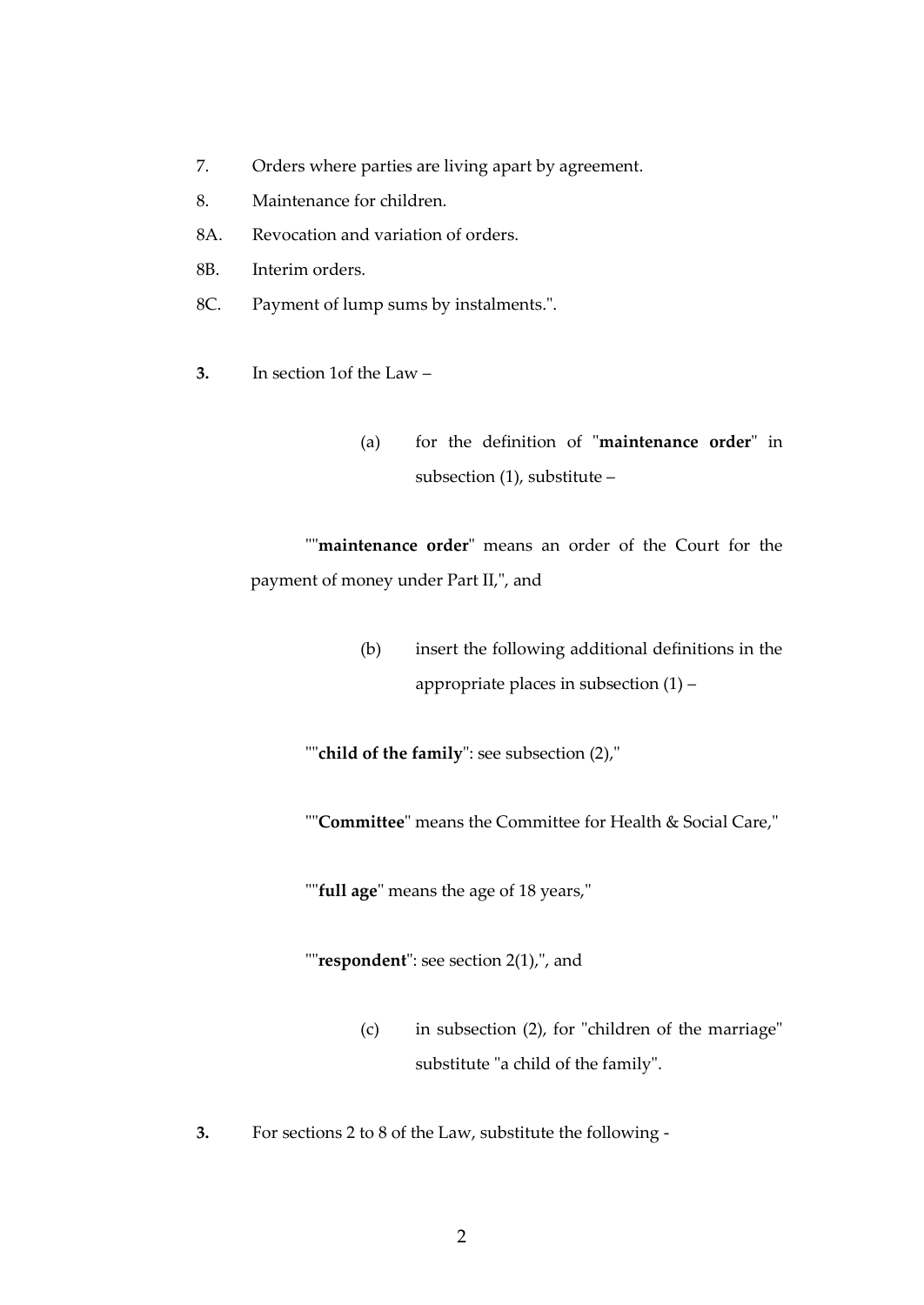## "**Grounds of application.**

**2.** (1) Either party to a marriage may apply to the Court for an order under section 3 on the ground that the other party to the marriage (the "**respondent**") –

- (a) has failed to provide reasonable maintenance for the applicant,
- (b) has failed to provide, or make a proper contribution towards, reasonable maintenance for any child of the family,
- (c) has behaved in such a way that the applicant cannot reasonably be expected to live with the respondent,
- (d) has deserted the applicant, or
- (e) subject to subsection (2), has committed adultery and the applicant finds it intolerable to live with the respondent.

(2) Only conduct between the respondent and a person of the opposite sex may constitute adultery for the purposes of subsection (1)(e).

#### **Orders for financial provision and separation.**

**3.** (1) Where an applicant for an order under this section satisfies the Court of any ground mentioned in section 2, the Court, subject to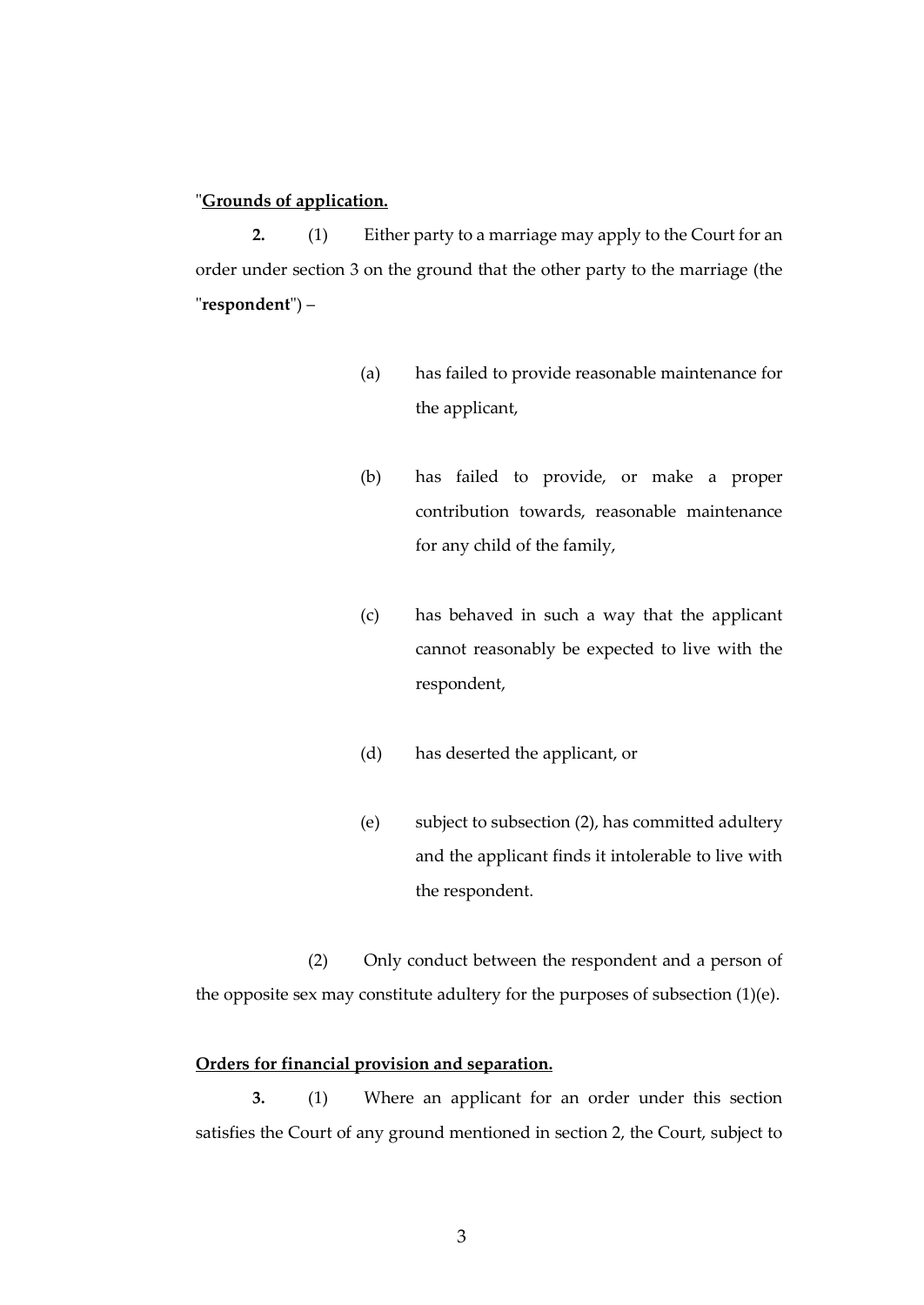the provisions of this Law, may order that –

- (a) the respondent shall
	- (i) make to the applicant such periodical payments, for such term, as may be specified,
	- (ii) pay to the applicant such lump sum as may be specified,
	- (iii) make to the applicant for the benefit of a child of the family, or to such a child, such periodical payments, for such term, as may be specified,
	- (iv) pay to the applicant for the benefit of a child of the family, or to such a child, such lump sum as may be specified,
- (b) the applicant be no longer bound to reside with the respondent (such an order having effect in all respects as a decree of judicial separation granted by the Matrimonial Causes Division of the Royal Court).

(2) Without prejudice to the generality of subsection (1)(a), an order thereunder for the payment of a lump sum may be made to enable the applicant to meet any liability or expense reasonably incurred before the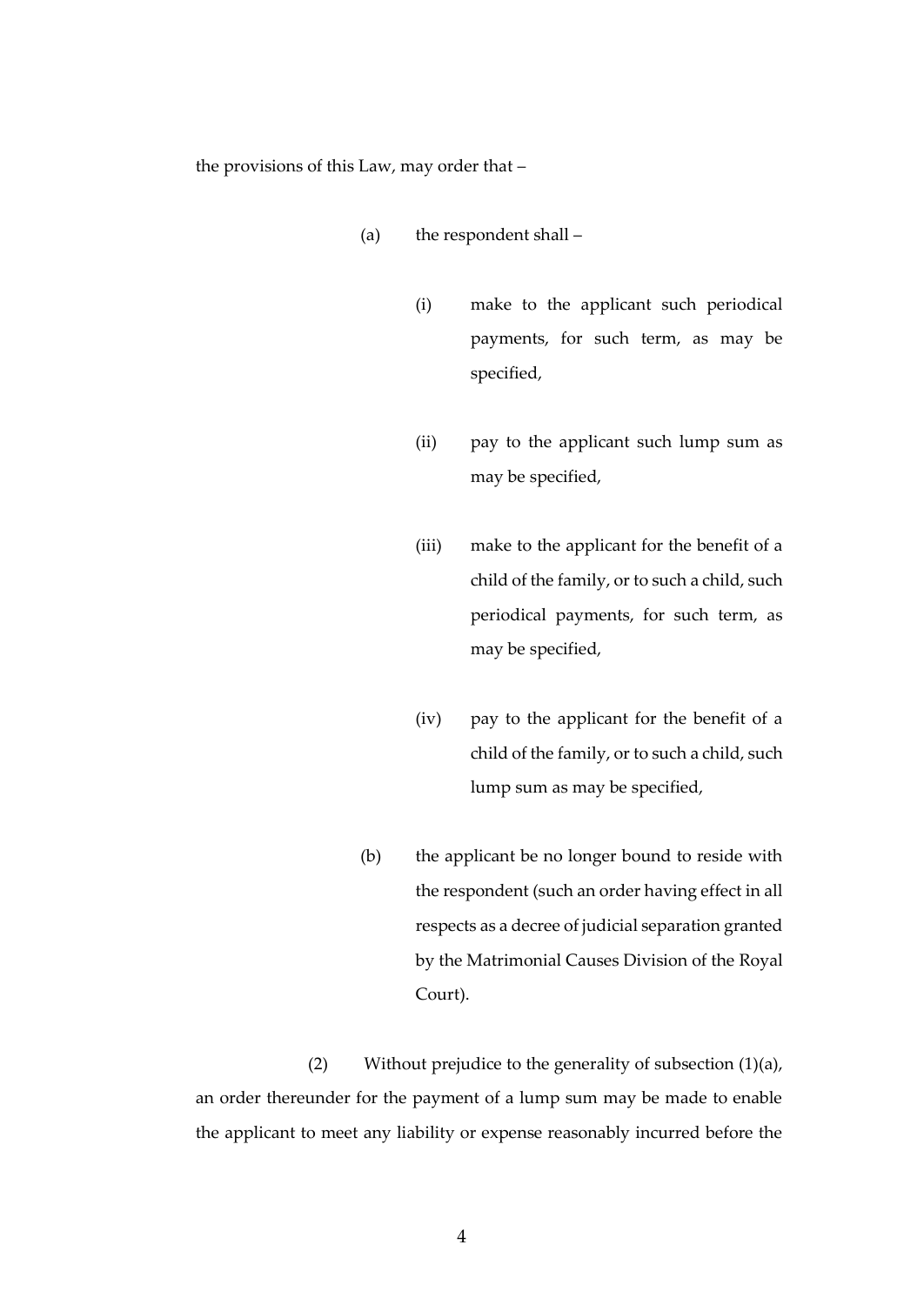making of the order in maintaining the applicant or any child of the family.

#### **Matters to which Court is to have regard.**

**4.** (1) The Court, in deciding whether and in what manner to exercise its powers under section 3, shall have regard to all the circumstances of the case, first consideration being given to the welfare while a minor of any child of the family who has not attained full age.

(2) As regards the exercise of its powers under section  $3(1)(a)(i)$  or (ii), the Court shall in particular have regard to the following matters –

- (a) the income, earning capacity, property and other financial resources which each party to the marriage has or is likely to have in the foreseeable future, including in the case of earning capacity any increase in that capacity which it would in the opinion of the Court be reasonable to expect either party to take steps to acquire,
- (b) the financial needs, obligations and responsibilities which each party has or is likely to have in the foreseeable future,
- (c) the standard of living enjoyed by the parties before the occurrence of the conduct which is alleged as the ground of the application,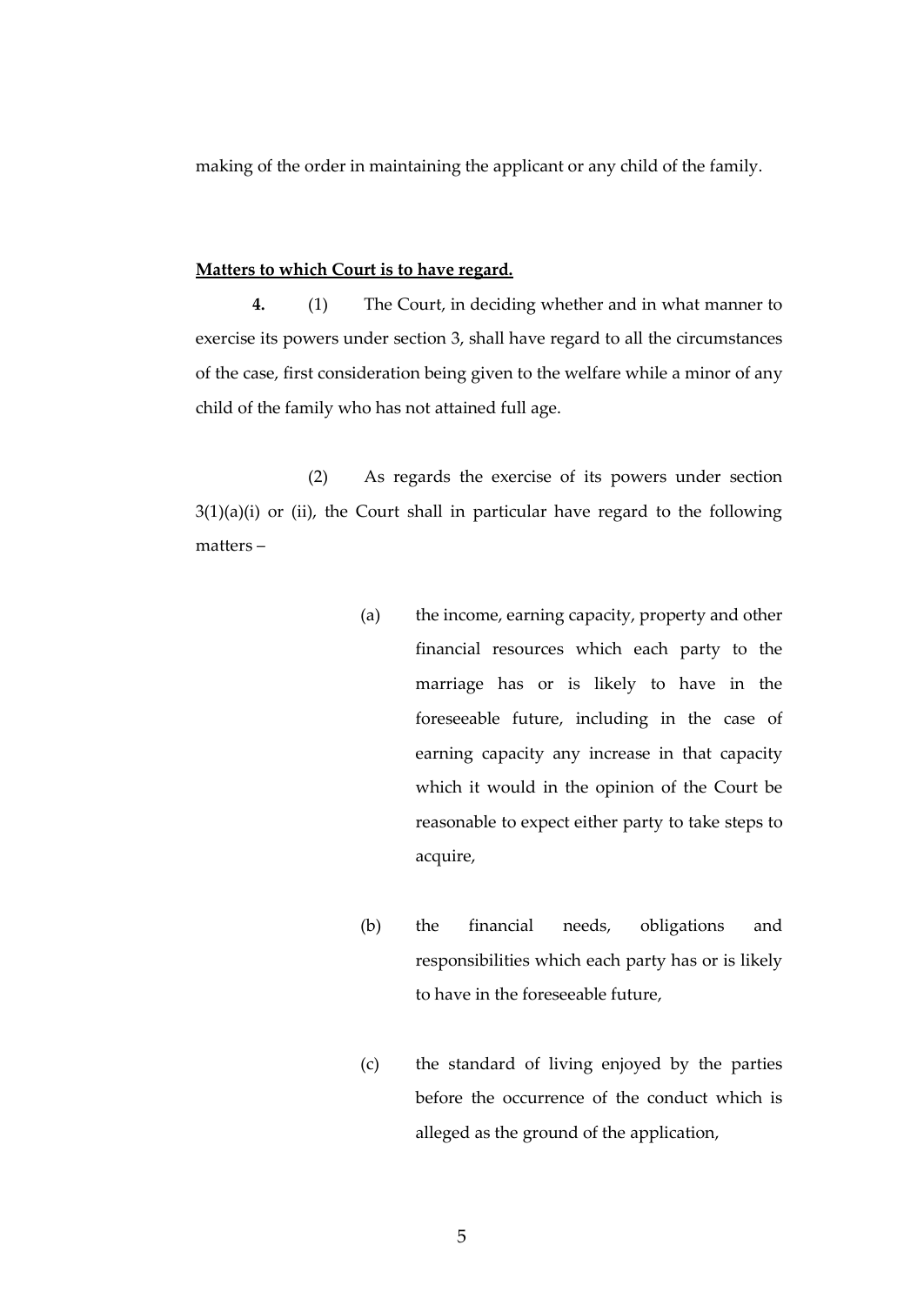- (d) the age of each party and the duration of the marriage,
- (e) any physical or mental disability of either party,
- (f) the contributions which each party has made or is likely to make in the foreseeable future to the welfare of the family, including any contribution made by looking after the home or caring for the family,
- (g) the conduct of each party if that conduct is such that it would, in the opinion of the Court, be inequitable to disregard it.

(3) As regards the exercise of its powers under section  $3(1)(a)(iii)$  or (iv), the Court shall in particular have regard to the following matters –

- (a) the financial needs of the child,
- (b) the income, earning capacity (if any), property and other financial resources of the child,
- (c) any physical or mental disability of the child,
- (d) the standard of living enjoyed by the family before the occurrence of the conduct which is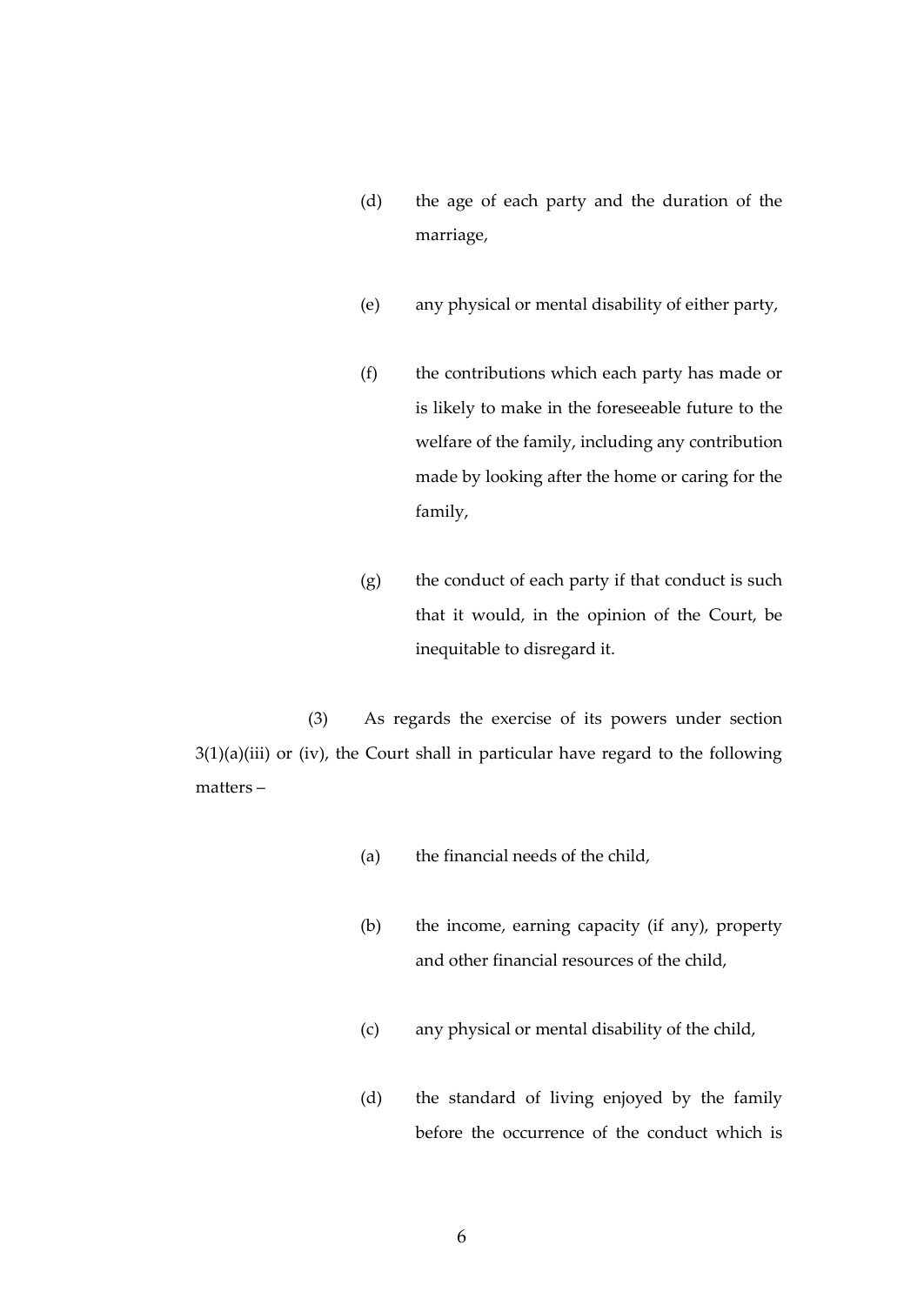alleged as the ground of the application,

- (e) the manner in which the child was being and in which the parties to the marriage expected the child to be educated or trained,
- (f) the matters mentioned in subsections  $(2)(a)$  and (b) of this section.

(4) As regards the exercise of its powers under section 3 in favour of a child of the family who is not a child of the respondent, the Court shall also have regard –

- (a) to whether the respondent has assumed any responsibility for the child's maintenance and, if so, to the extent to which, the basis on which, and the length of time during which, the respondent assumed that responsibility,
- (b) to whether, in assuming and discharging that responsibility, the respondent did so knowing that the child was not the respondent's own child,
- (c) to the liability of any other person to maintain the child.

## **Duration of orders for financial provision.**

**5.** (1) The term to be specified in an order under section 3(1)(a)(i) shall not begin before the date of the application for the order.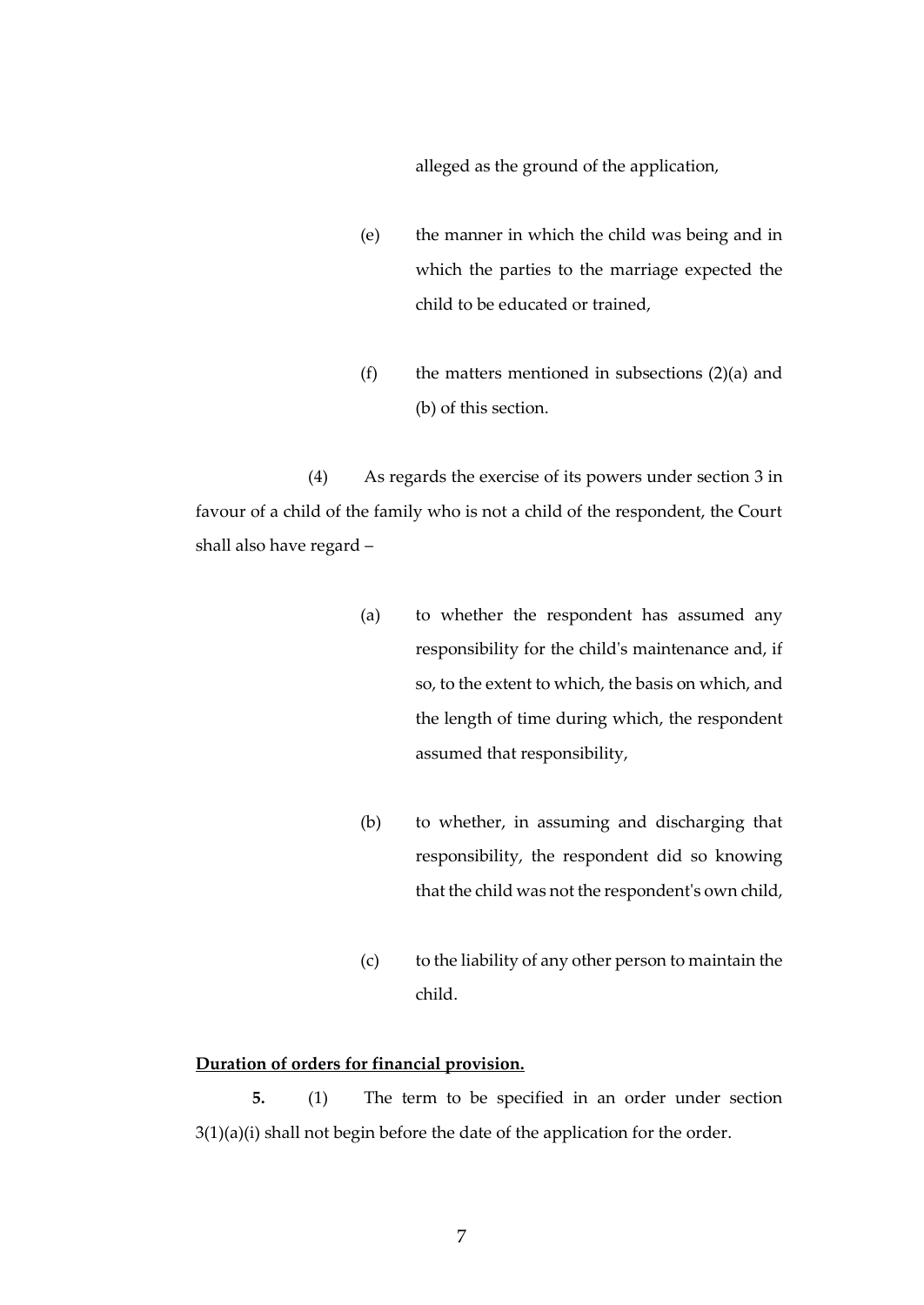(2) An order under section  $3(1)(a)(i)$  ceases to have effect upon –

- (a) the remarriage or civil partnership of the party in whose favour the order was made, or
- (b) the death of either party to the marriage,

whichever is earlier.

(3) The term to be specified in an order under section 3(1)(a)(iii) shall not begin before the date of the application for the order or, subject to subsection (5), extend beyond the date on which the child attains full age.

(4) Subject to subsection (5), no order shall be made under section 3(1)(a)(iii) or (iv) for the benefit of a child who has attained full age.

(5) The term to be specified in an order under section 3(1)(a)(iii) may extend beyond the date on which the child attains full age, and an order may be made under section  $3(1)(a)(iii)$  or (iv) for the benefit of a child who has attained full age, if it appears to the Court –

> (a) that the child is, or will be, or would be if the term were so extended or such an order were made, receiving instruction at an educational establishment or undergoing training for a trade, profession or vocation, whether or not the child

> > 8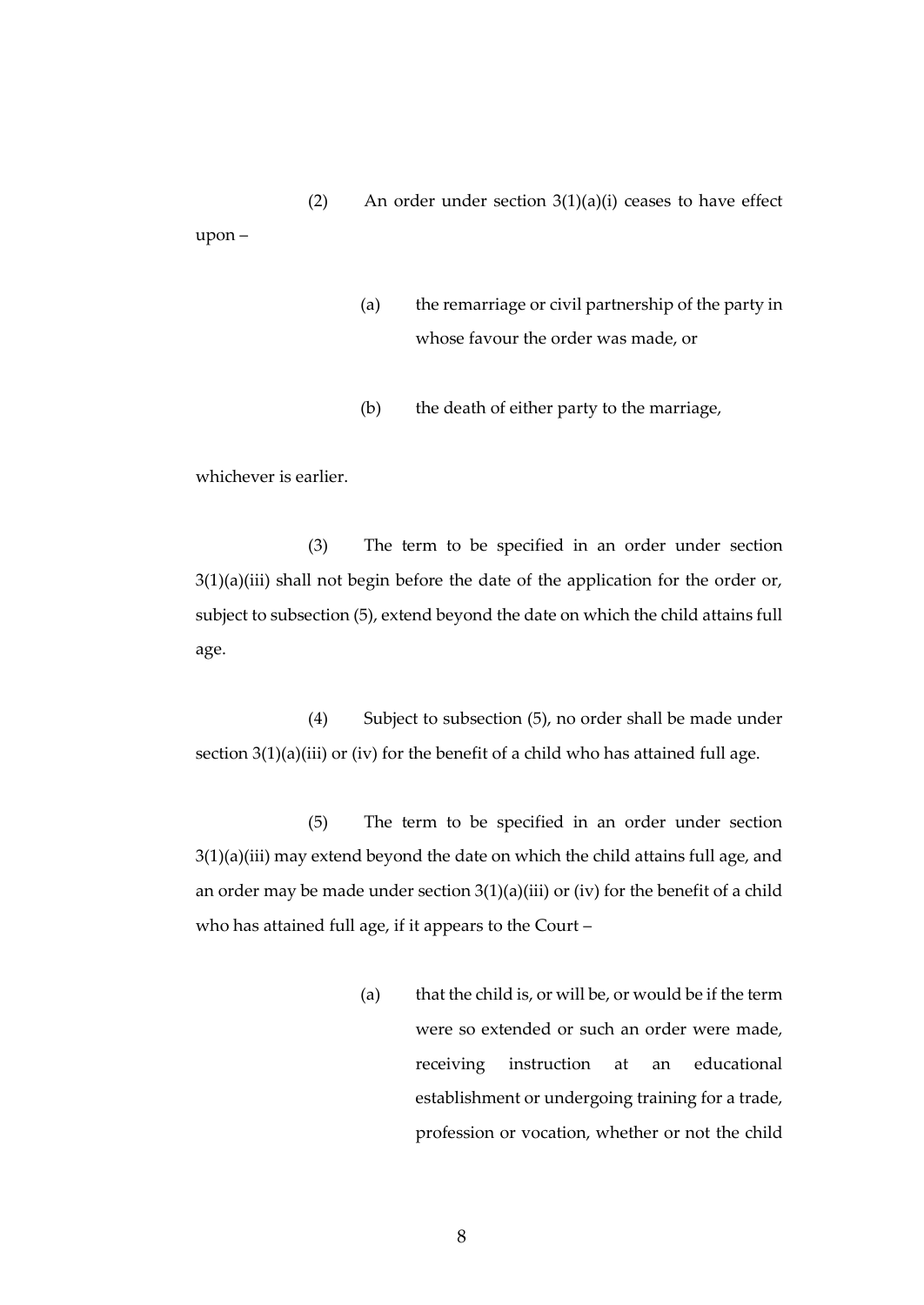is also, or will also be, in gainful employment, or

(b) that there are special circumstances that justify so extending the term or making such an order.

(6) An order under section  $3(1)(a)(iii)$  ceases to have effect upon the death of the child or the person liable to make the payments under the order.

(7) Where an order ceases to have effect under subsection (2) or (6), the order may nevertheless be relied upon in relation to any arrears due under it.

#### **Orders which have been agreed.**

–

**6.** (1) Either party to a marriage may apply to the Court for an order under this section on the ground that the applicant or the other party to the marriage has agreed to make the financial provision specified in the application, and on such an application, subject to subsection (3), the Court may order that the applicant or the respondent, as the case may be, shall make the financial provision specified in the application provided it is satisfied that

- (a) the applicant or the respondent, as the case may be, has agreed to make that provision, and
- (b) it would not be contrary to the interests of justice to make the order.
- (2) In this section "**financial provision**" means –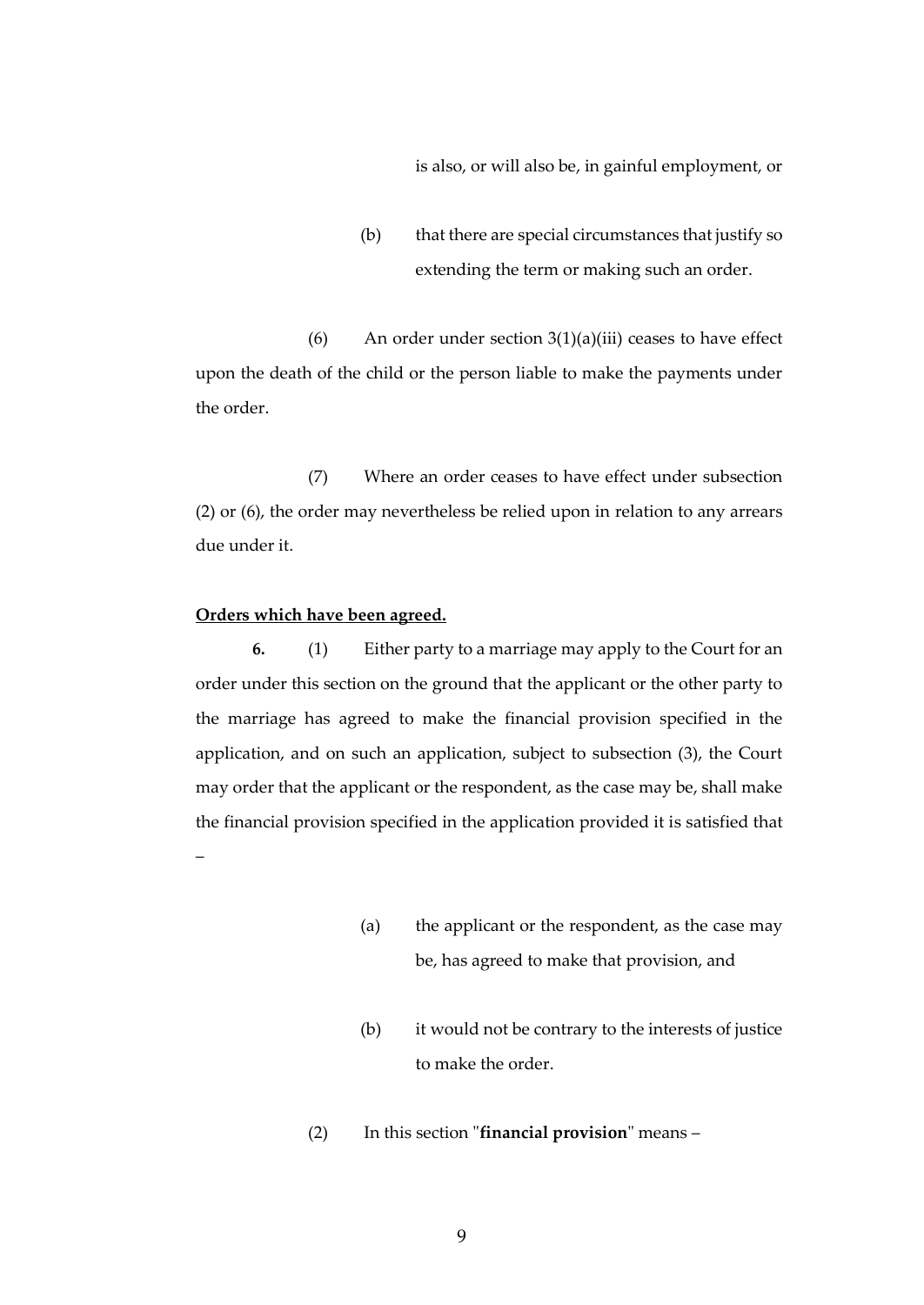- (a) the making of periodical payments by one party to the other,
- (b) the payment of a lump sum by one party to the other,
- (c) the making of periodical payments by one party to a child of the family or to the other party for the benefit of such a child,
- (d) the payment of a lump sum by one party to a child of the family or to the other party for the benefit of such a child.

(3) The Court shall not order the making of any financial provision under subsection (1) to or for the benefit of a child unless it considers that the provision provides for, or make a proper contribution towards, the financial needs of the child.

(4) Where on an application under subsection (1) the Court decides that –

- (a) it would be contrary to the interests of justice to order the making of the financial provision specified in the application, or
- (b) the financial provision specified in the application where it is to be made to or for the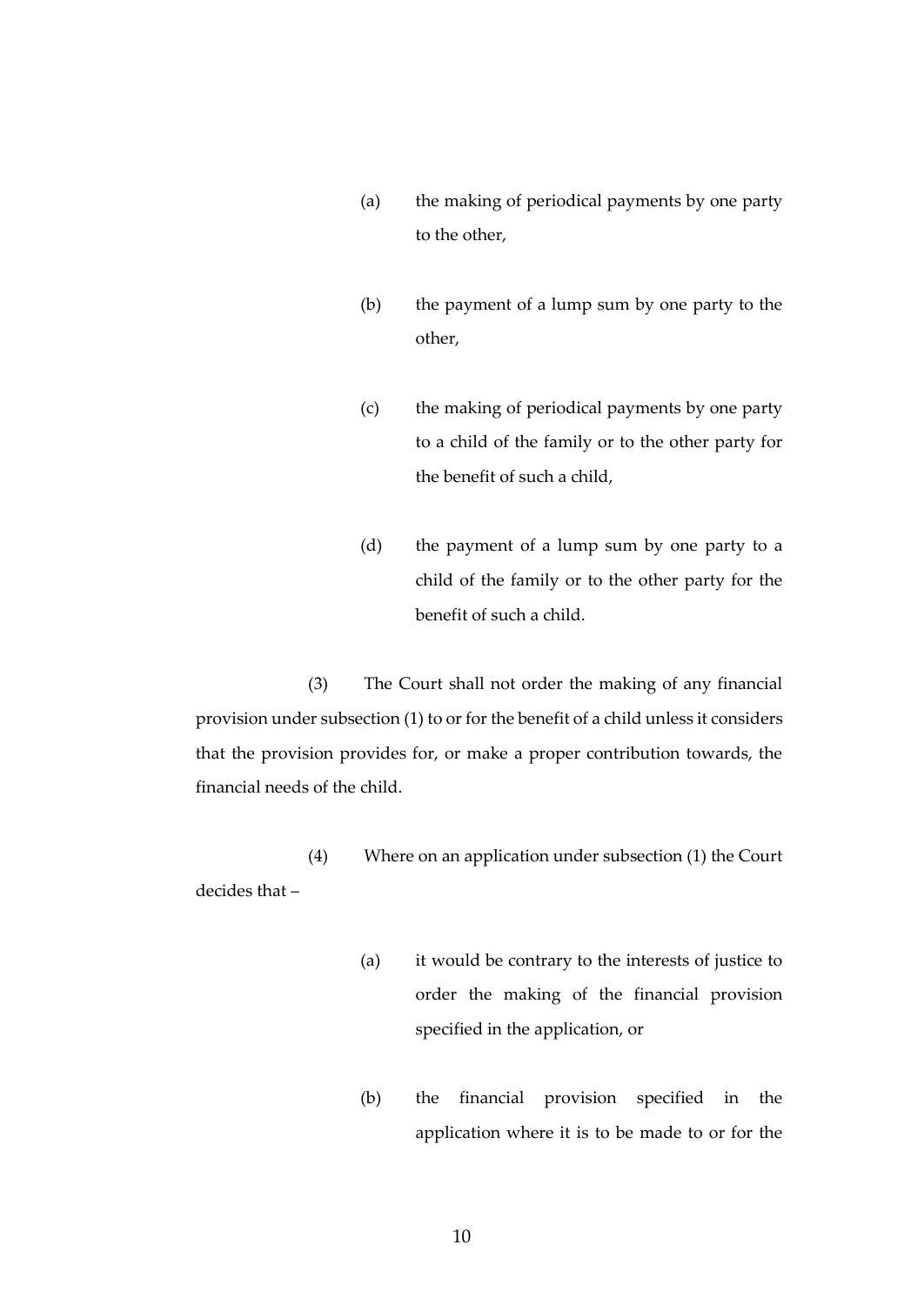benefit of a child, does not provide for, or make a proper contribution towards, the financial needs of the child,

then, if both the parties agree to the making of some other financial provision proposed by the Court, the Court may order that the applicant or the respondent, as the case may be, shall make that provision.

- (5) Section 5 applies to an order
	- (a) for the making of the financial provision mentioned in subsection (2)(a) as it applies to an order under section 3(1)(a)(i),
	- (b) for the making of the financial provision mentioned in subsection  $(2)(c)$  or  $(d)$ , as it applies respectively to an order under section 3(1)(a)(iii) or (iv).

(6) Section 3(2) applies to an order for the making of the financial provision mentioned in subsections (2)(b) and (d) as it applies to an order under section 3(1)(a).

#### **Orders where parties are living apart by agreement.**

**7.** (1) Where the parties to a marriage have lived apart for not less than 3 months, neither party having deserted the other, and one party has made periodical payments for the benefit of the other party or of a child of the family, the other party may apply to the Court for an order under this section, specifying in the application, so far as possible, the aggregate amount of the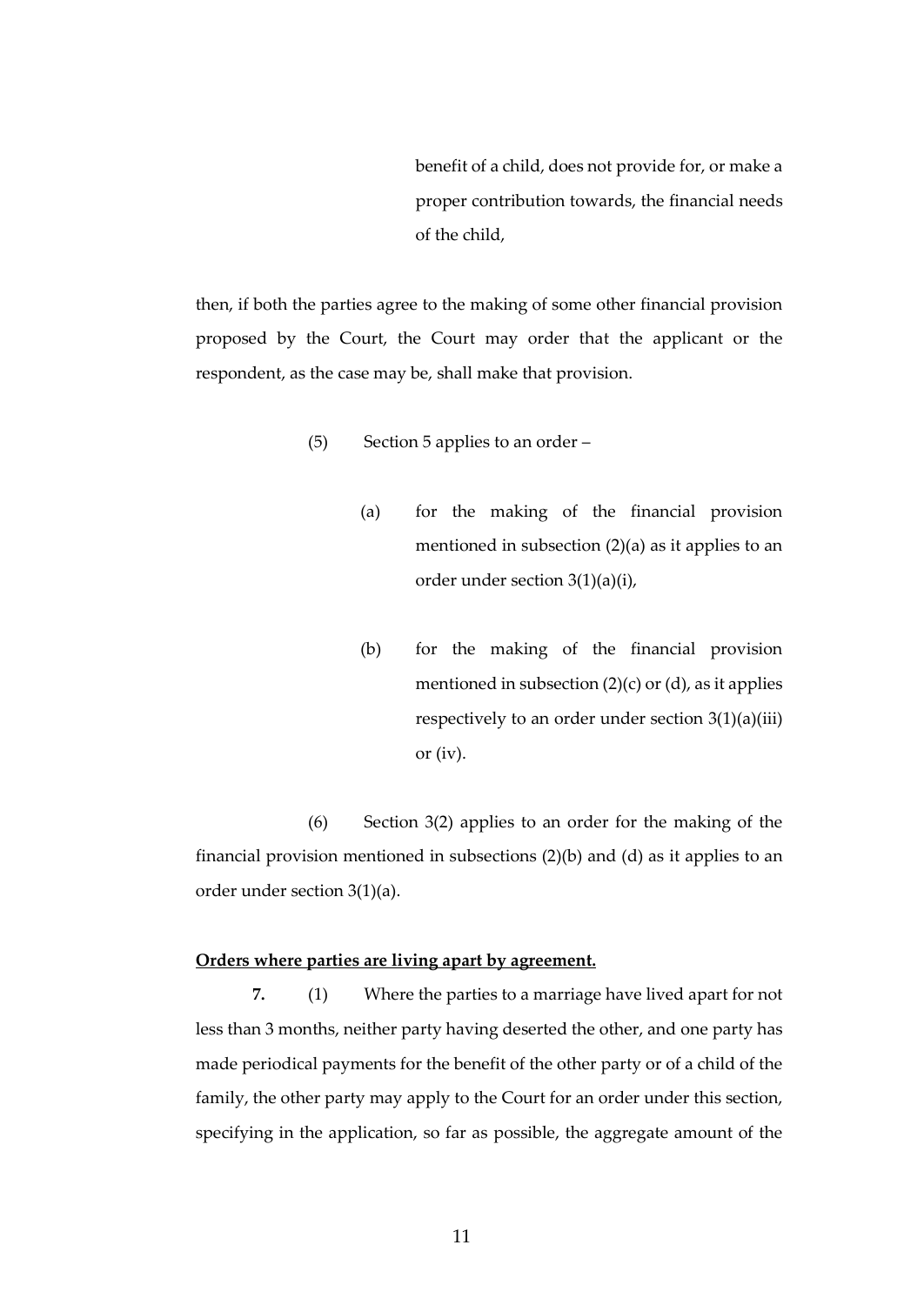payments made during the period of 3 months immediately preceding the application.

(2) Where on an application under subsection (1) the Court is satisfied that the respondent to the application has made the payments specified in the application, the Court may, subject to the provisions of this Law, order that the respondent shall –

- (a) make to the applicant such periodical payments, for such term, as may be specified,
- (b) make to the applicant for the benefit of a child of the family, or to such a child, such periodical payments, for such term, as may be specified,

but, subject to subsection (4), the Court shall not order the respondent to make payments which exceed in aggregate in any period of 3 months the aggregate amount paid by the respondent for the benefit of the applicant or the child, as the case may be, during the period of 3 months immediately preceding the application.

(3) Section 4 applies to an application under subsection (1) as it applies to an application under section 3.

(4) Where the Court considers that an order under subsection  $(2)$  –

> (a) would not provide reasonable maintenance for the applicant, or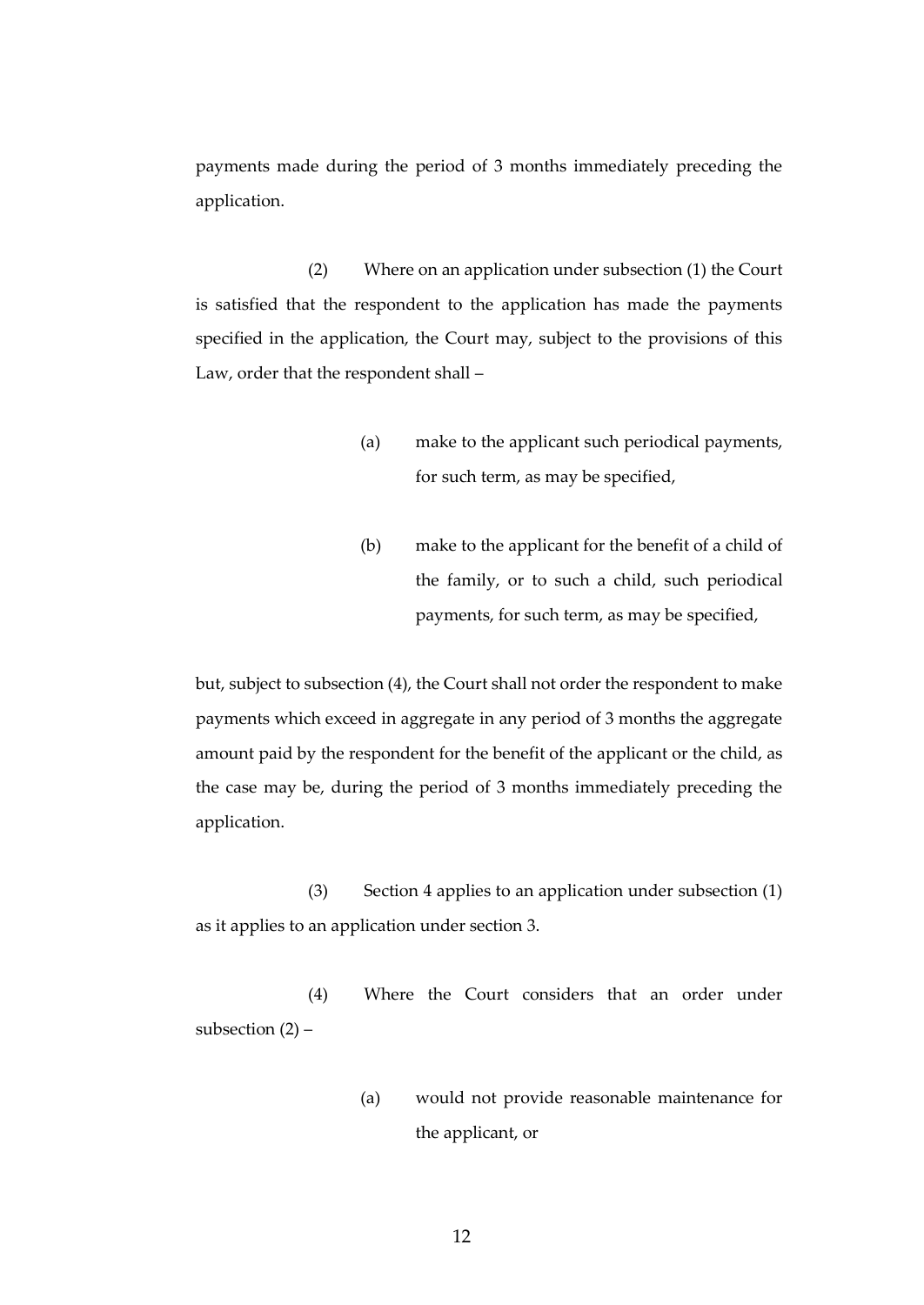(b) if the application relates to a child, would not provide or make a proper contribution towards reasonable maintenance for the child,

the Court may treat the application as if it were an application under section 3.

- $(5)$  Section  $5-$ 
	- (a) applies to an order under subsection  $(2)(a)$  as it applies to an order under section  $2(1)(a)(i)$ , and
	- (b) applies to an order under subsection (2)(b) as it applies to an order under section 3(1)(a)(iii).

#### **Maintenance for children.**

**8.** (1) Where the Court has made an order under section 17 of the Children (Guernsey and Alderney) Law, 2008 in respect of a child, or any order varying such an order, the Court may make such order regarding the making of financial provision as it thinks fit.

(2) Where the Court has made a community parenting order under the Children (Guernsey and Alderney) Law, 2008, the Court may make such order regarding the making of periodical payments to the Committee or to the child as it thinks fit.

(3) The Court, in deciding whether and in what manner to make an order under subsection (1) or (2), shall have regard to all the circumstances of the case, including the matters to which it is required to have

13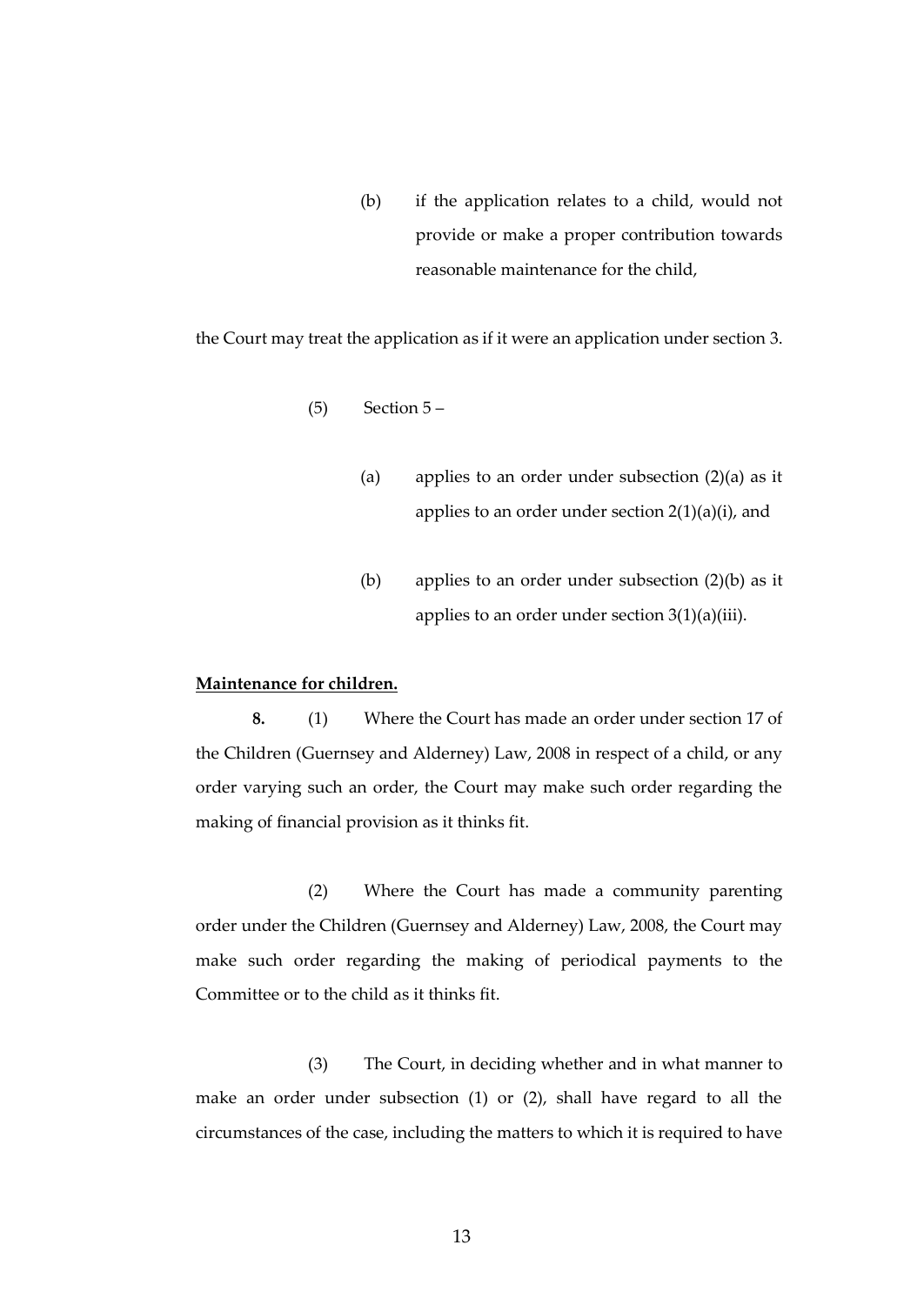regard under section 4(3); and, in deciding whether to make an order against a party to the marriage who is not a parent of the child, shall also have regard to the matters to which it is required to have regard under section 4(4).

- (4) Section 5 applies to
	- (a) an order under subsection (1) or (2) for the making of periodical payments as it applies to an order under section 3(1)(a)(iv), and
	- (b) an order under subsection (1) for the payment of a lump sum as it applies to an order under section  $3(1)(a)(iv)$ .

(5) Section 3(2) applies to an order under subsection (1) for the payment of a lump sum as it applies to an order under section  $3(1)(a)(iv)$ .

- (6) In subsection (1) "**financial provision**" means
	- (a) the making of periodical payments by any person to the child or to another person for the benefit of the child,
	- (b) the payment of a lump sum by any person to the child or to another person for the benefit of the child.

## **Revocation and variation of orders**.

**8A.** (1) The Court may by order vary or revoke an order under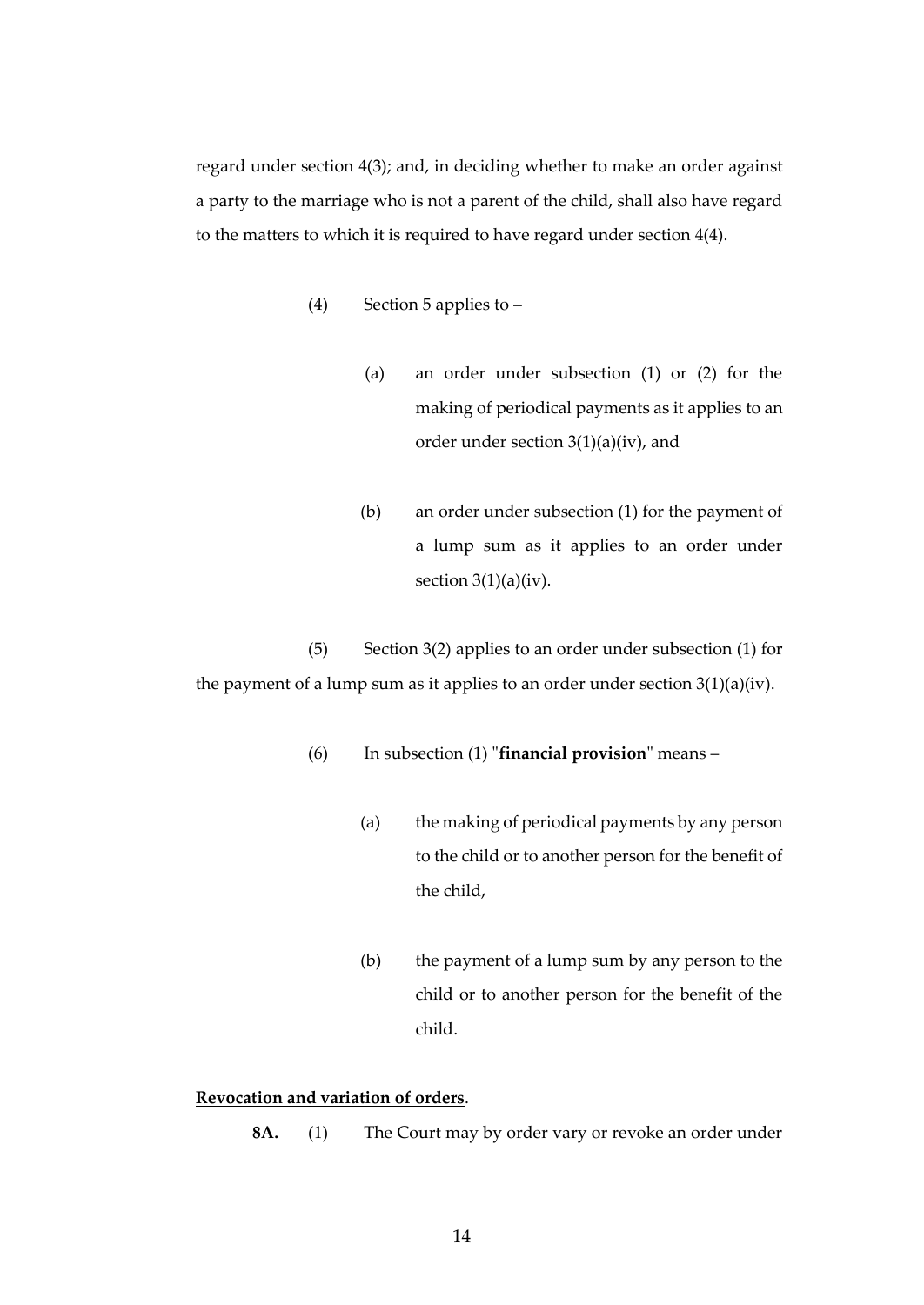this Part for the making of periodical payments on an application by or on behalf of –

- (a) any person required by the order to make the payments, or
- (b) any person to whom or for whose benefit the payments were ordered to be made, including where appropriate the Committee.

(2) On an application under subsection (1), the Court may make any order for the payment of a lump sum which it could have made when making the order to which the application relates, whether or not the person required to pay the lump sum was required to pay a lump sum by a previous order under this Part.

(3) Where, under subsection (1), the Court varies an order for the making of periodical payments, the varied payments shall be made from such date as may be specified, not being earlier than the date of the application for the variation.

(4) Where the Court has made an order for the making of periodical payments to or for the benefit of a child, including an order for the making of periodical payments to the Committee in respect of the child, and such order has ceased to have effect, the Court may, on the application of the child after the child attains full age but before the child attains the age of 21, order that the order for the making of periodical payments shall be revived subject to such variations and from such date, not being earlier than the date of the application for the revival, as may be specified.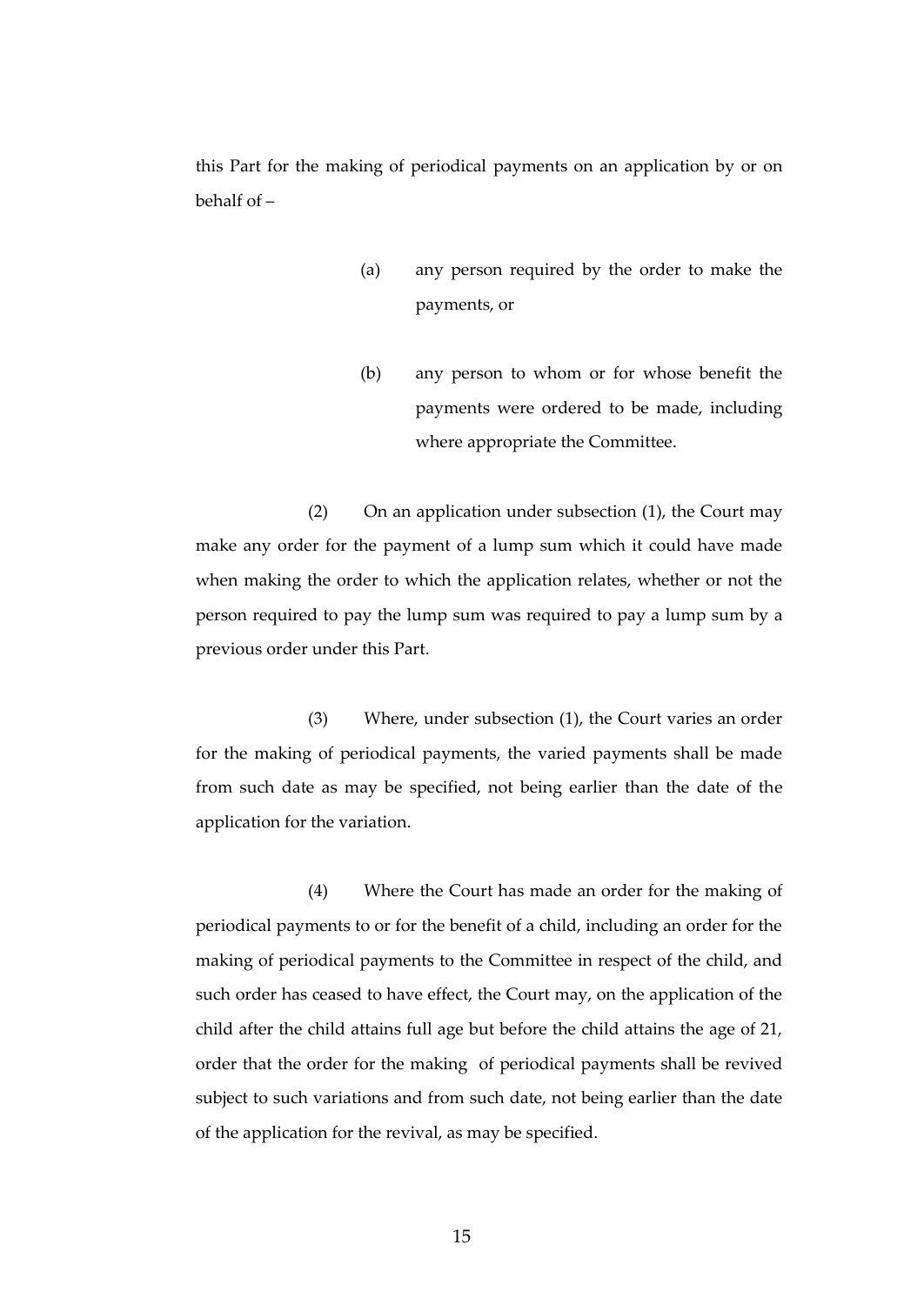(5) In deciding whether and in what manner to exercise its powers under this section, the Court shall, so far as it appears just to do so, give effect to any agreement between the parties in relation to the application and, if there is no such agreement, or if the Court decides not to give effect to it, the Court shall have regard to all the circumstances of the case, first consideration being given to the welfare while a minor of any child of the family who has not attained full age, and the circumstances of the case include any change in any of the matters to which the Court was required to have regard when making the order to which the application for a variation, revocation or revival relates.

## **Interim orders.**

**8B.** (1) Where on an application under this Part the Court has power to order the making of periodical payments or the payment of a lump sum, the Court, at any time before disposing of the application, may make an order (an "**interim maintenance order**") for the making of such periodical payments as it thinks fit.

(2) An interim maintenance order may provide for payments to be made from such date as the Court may specify, not being earlier than the date of the application in question.

(3) An interim maintenance order ceases to have effect upon –

> (a) the date specified in the order or, if none, the expiration of 3 months from the making of the order, or

> > 16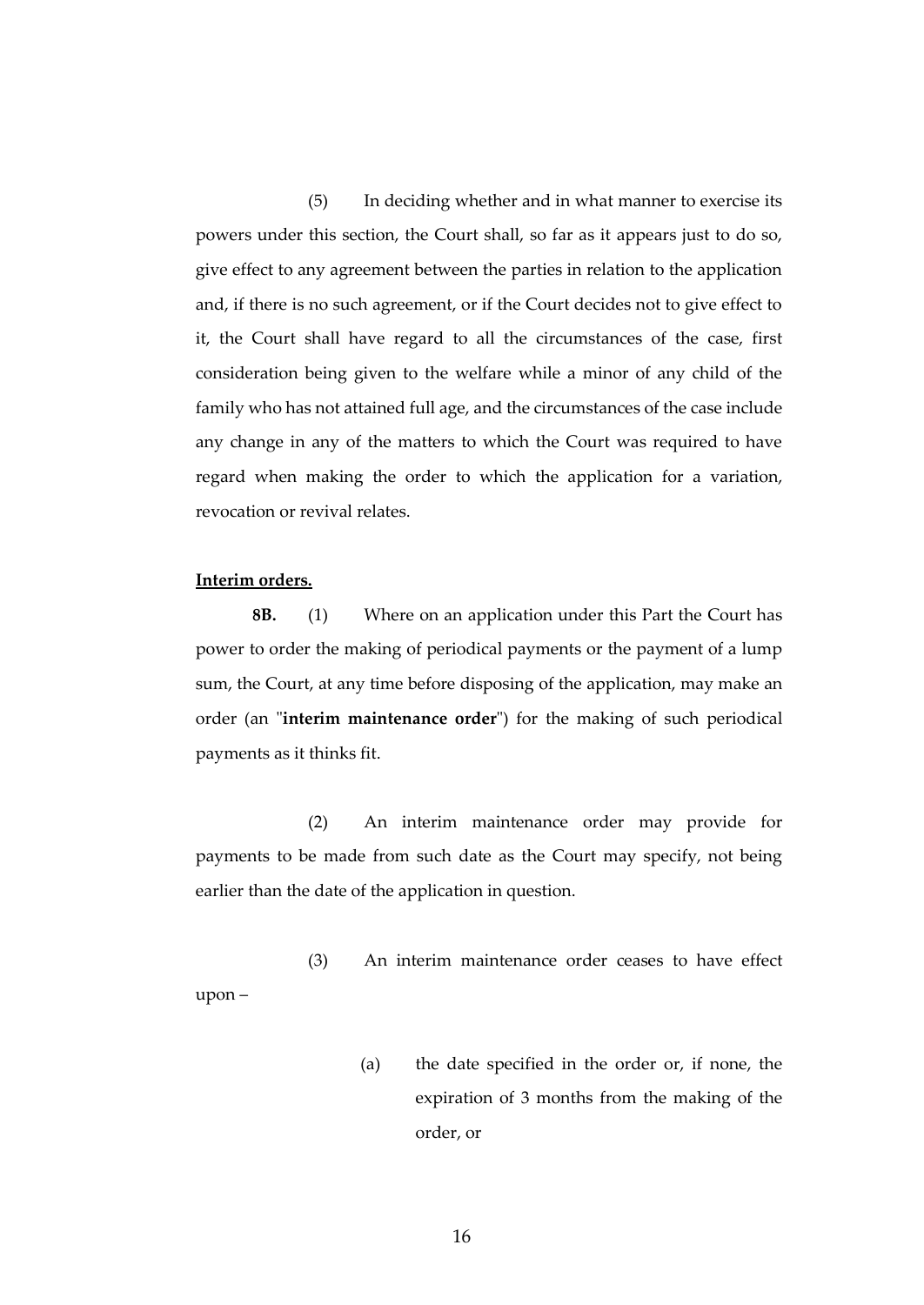(b) the disposal of the application, whichever is earlier.

(4) Before an interim maintenance order ceases to have effect by virtue of subsection (3), the Court may by order extend it for a further period, and in that case it shall cease to have effect upon –

- (a) the date specified in the order providing for the extension or, if none, the expiration of 3 months from the making of that order, or
- (b) the disposal of the application,

whichever is earlier.

(5) No appeal lies from the making, variation, revocation or extension of an interim maintenance order, or from a refusal to do any of those things.

#### **Payment of lump sums by instalments.**

**8C.** Where the Court makes, or has made, an order for the payment of a lump sum, the Court may –

- (a) allow time for payment, or order payment by instalments,
- (b) where time for payment has been allowed, allow further time or order payment by instalments,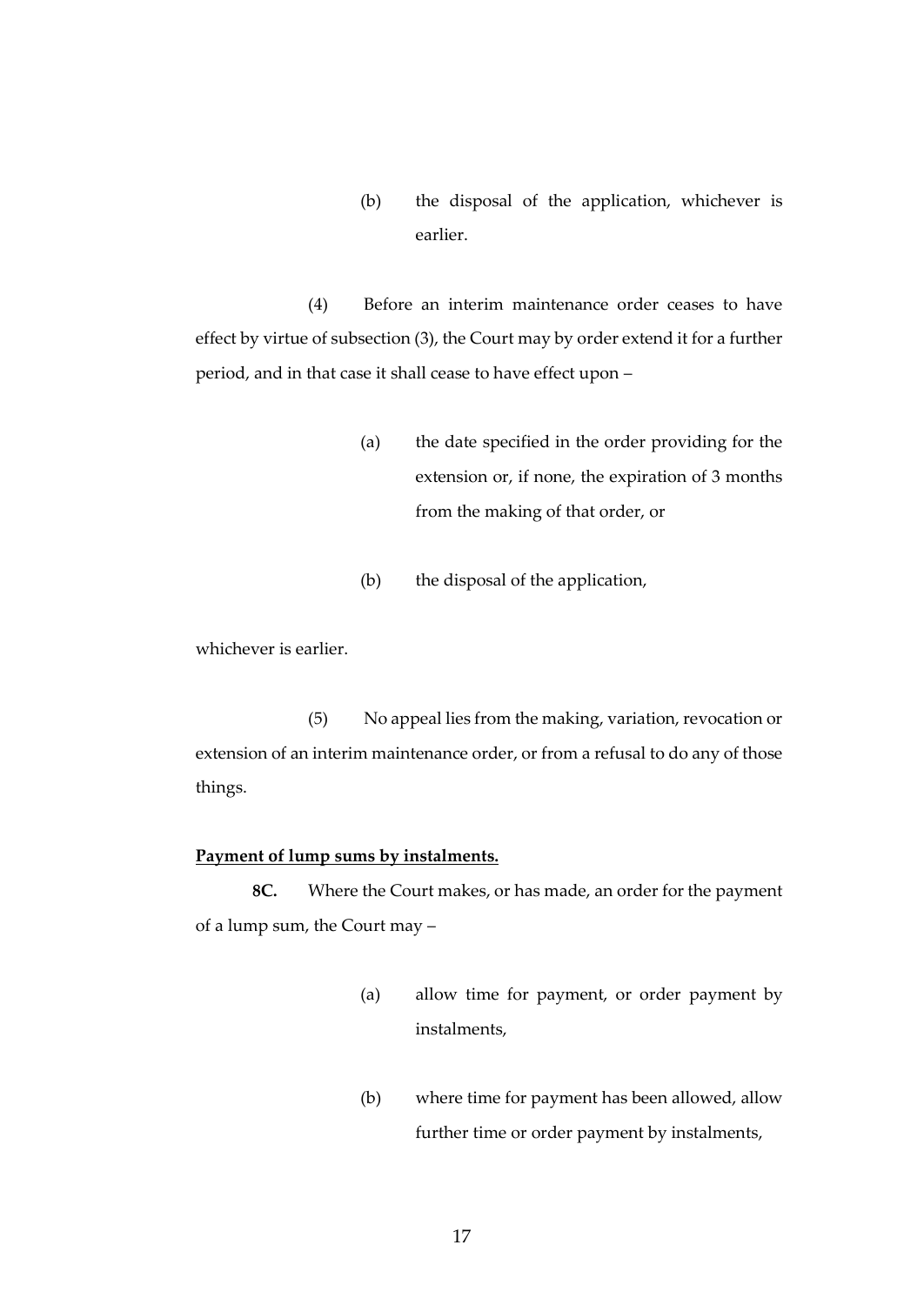(c) vary the number of instalments, the amount of any instalment and the date on which any instalment becomes payable.".

#### **Interpretation.**

**4**. (1) In this Law -

"**enactment**" includes a Law, an Ordinance and any subordinate legislation and includes any provision or portion of a Law, an Ordinance or any subordinate legislation,

"**the Law**" means the Separation, Maintenance and Affiliation Proceedings (Alderney) Law, 1964,

"**subordinate legislation**" means any regulation, rule, order, rule of court, resolution, scheme, byelaw or other instrument made under any statutory, customary or inherent power and having legislative effect, but does not include an Ordinance.

(2) The Interpretation (Guernsey) Law, 1948**<sup>b</sup>** applies to the interpretation of this Law.

(3) Any reference in this Law to an enactment is a reference thereto as from time to time amended, re-enacted (with or without modification), extended or applied.

\_\_\_\_\_\_\_\_\_\_\_\_\_\_\_\_\_\_\_\_\_\_\_\_\_\_\_\_\_\_\_\_\_\_\_\_\_\_\_\_\_\_\_\_\_\_\_\_\_\_\_\_\_\_\_\_\_\_\_\_\_\_\_\_\_\_\_\_\_

**<sup>b</sup>** Ordres en Conseil Vol. XIII, p. 355.